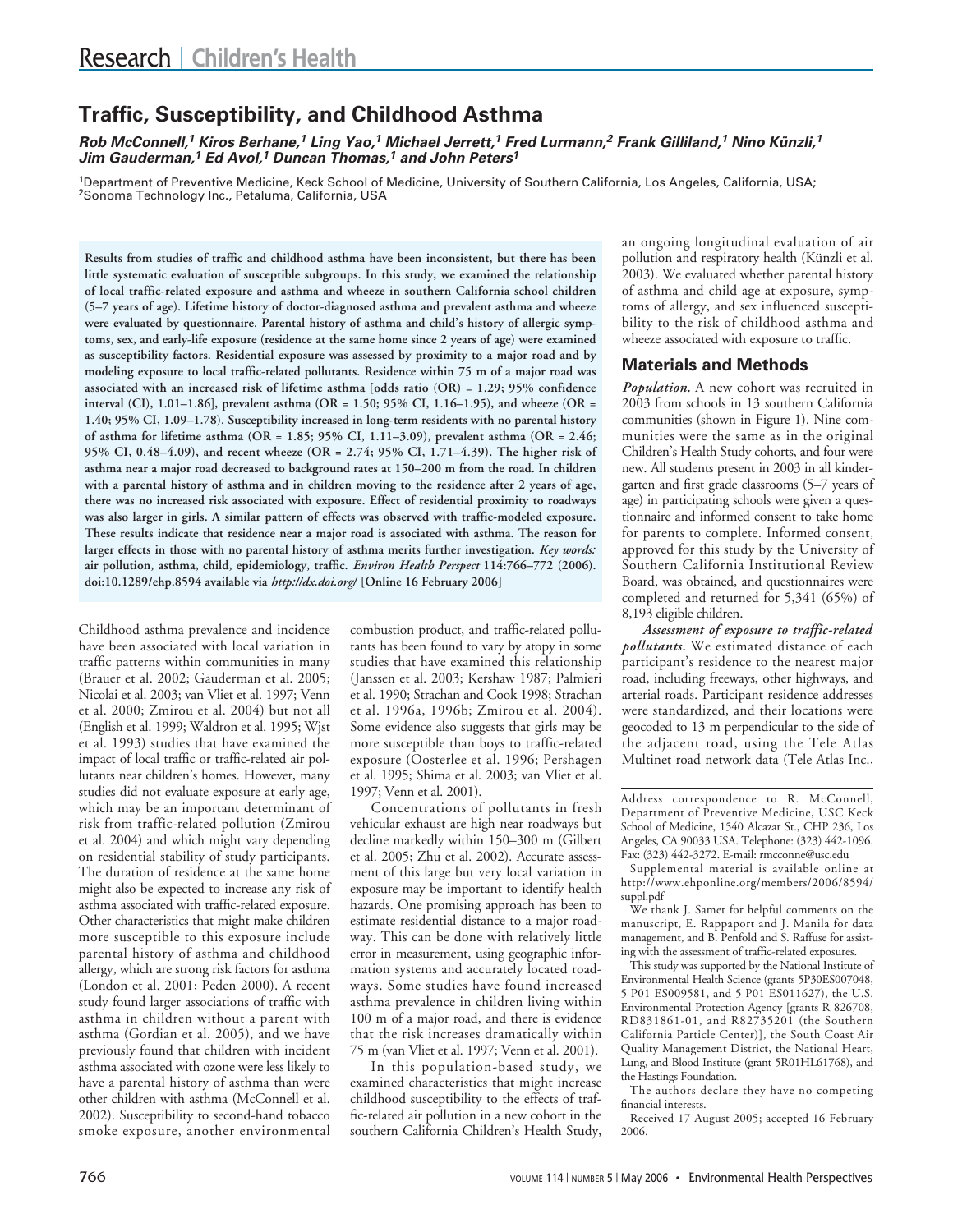Menlo Park, CA). Distance to the nearest major road was estimated using ArcGIS software (version 8.3; Environmental Systems Research Institute Inc., Redlands, CA). Each direction of travel was represented as a separate roadway, and the shortest distance was estimated from the residence to the middle of the nearest side of the freeway or major road. We included in the analysis only children with addresses that could be accurately geocoded. Specifically, only residential addresses for which the Tele Atlas geocoding software assigned its highest-quality match code were included. These addresses are located on the correct side of the street with their relative position between cross-streets determined by linear interpolation of residence number between the nearest intersections.

Residential distance to a major road was categorized as < 75 m, 75–150 m, > 150–300 m, and > 300 m, based on results of previous studies showing markedly increased exposure and risk of asthma within 75 m of large roadways, which decreased to background levels by 150–300 m (Gilbert et al. 2005; van Vliet et al. 1997; Venn et al. 2001; Zhu et al. 2002). We also estimated residential exposure to fresh traffic-modeled pollutants from local freeway and nonfreeway sources, accounting for traffic volume, wind speed, and direction in each community, using a line source dispersion model, as described in the accompanying online supplemental material (http://www. ehponline.org/members/2006/8594/ suppl.pdf ).

*Health outcomes and other questionnaire information.* We classified lifetime asthma based on a questionnaire response to the question "Has a doctor ever diagnosed this child as having asthma?" Current wheeze was defined

to include children with any wheezing in the previous 12 months [International Study of Asthma and Allergies in Children (ISAAC) Steering Committee 1998]. Prevalent asthma was defined as the reported use of controller medications for asthma (inhaled corticosteroids, leukotriene inhibitors, cromolyn sodium, or long-acting beta agonists) in the previous year or lifetime asthma with any wheeze in the previous year. In addition, children without a physician's diagnosis who had severe wheeze in the previous 12 months were included as prevalent asthmatics to identify asthma undiagnosed because of poor access to medical care. Severe wheeze included four or more attacks of wheeze, one or more nights per week of wheeze, or wheeze with shortness of breath so severe as to interfere with speech (ISAAC Steering Committee 1998).

We collected personal and family covariates and housing characteristics by questionnaire, including child's race and date of birth and the language in which the questionnaire was completed (Spanish or English). Potentially susceptible groups were identified based on child's sex, allergic characteristics defined as a history of hay fever or a problem with sneezing or runny or blocked nose when the child did not have a cold, parental history of asthma, and residence (exposure) in the current home since 2 years of age or earlier. Information on potentially confounding exposures or characteristics included maternal smoking while pregnant with the child, current second-hand tobacco smoke exposure, family income and responding parent's education, current coverage of the child by a health insurance plan, and housing characteristics, which included pets inside the home (dog, cat, bird, other furry or hairy pets, or

other pets), cockroaches, rats or mice, carpeting, water damage or mold or mildew in the home since the child lived there, use of an air conditioner, second-hand tobacco smoke, and a combustion source for nitrogen dioxide in the home (a gas oven or stove or heating unit with a pilot light).

*Statistical analysis.* The odds ratio (OR) for each distance category was estimated with residences further than 300 m as the reference group, using logistic regression. All models were adjusted for the child's age, sex, race, community, and language of questionnaire completion. To assess the effect of long-term and early-life exposure, some analyses were stratified into children living since 2 years of age or younger at the same residence and those moving to the current residence at a later age. Confounding was evaluated by assessing whether the coefficient of the log OR for exposure changed by > 10% after adding an additional covariate to this basic model. We assessed effect modification by parental history of asthma and the child's history of allergic symptoms and sex by modeling the interaction of the potential effect modifier with exposure category (or with traffic-modeled exposure, as described in the online supplemental material) and by examining the effects of exposure by strata.

We also fitted logistic additive models (Hastie and Tibshirani 1990) to assess the functional relationship between childhood asthma and proximity to major roads. These models used the smoothing spline with 3 degrees of freedom for the continuous distance from major road and used the same adjustment variables as in the linear logistic models described above.

Significance was defined as two-sided *p* < 0.05 for all analyses. The logistic additive models were fitted using the S-plus programming language (Venables et al. 2002). All other analyses were performed using the Statistical Analysis System (SAS version 9.0; SAS Institute Inc., Cary, NC).

### **Results**

Of the 5,341 children completing a questionnaire and informed consent, 4,762 had an address that could be accurately matched and geocoded. Among these, there were 650 reports of ever physician-diagnosed asthma (14%); 577 cases of prevalent asthma (13%) based on current severe symptoms, use of controller medications, or lifetime asthma with current wheeze; and 682 children with current wheeze during the previous year (15%). Although there was some overlap of these phenotypes, 38% of children with lifetime asthma had no current wheeze, 16% with prevalent asthma had no current wheeze (based primarily on use of controller medications in prevalent asthma), and 17% of prevalent asthma



**Figure 1.** Location of study communities.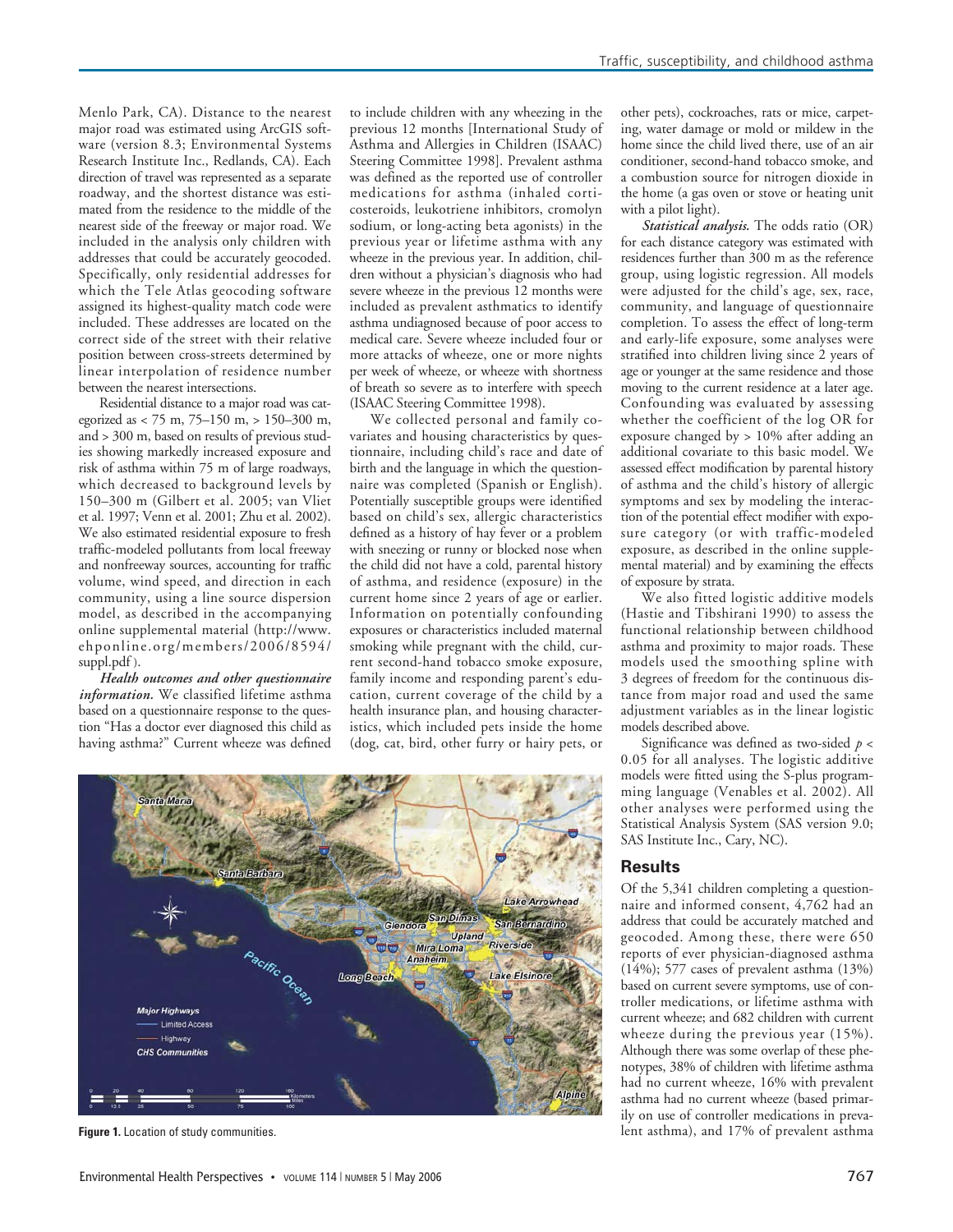cases had no lifetime reported doctor diagnosis of asthma. The mean  $(\pm SD)$  age was 6.5  $\pm$ 0.68 years. The frequency of other characteristics of children, parents, and households is shown in Table 1. Most children were Hispanic, and almost one-quarter of parents completed a questionnaire in Spanish. Eighteen percent of parents reported that annual household income was < \$15,000, and 22% had less than a high school education. Forty-two percent of children had lived at the same address since 2 years of age or younger.

The mean  $(\pm SD)$  distance from the child's residence to a major road was 418 ± 519 m (median, 254 m; range, 0.02–7,516 m). (Error in precisely locating homes and roadways accounted for distances less than the 13-m offset from the street used in geocoding

| Table 1. Demographic characteristics and potential |  |
|----------------------------------------------------|--|
| confounders or susceptibility factors.             |  |

| Characteristic                     | No. $(%)^a$          |
|------------------------------------|----------------------|
| Child                              |                      |
| Sex                                |                      |
| Male                               | 2,425 (51)           |
| Female                             | 2,295 (49)           |
| Race                               |                      |
| North American Indian              | 44 (0.93)            |
| Asian                              | 170 (3.6)            |
| Black                              | 197 (4.2)            |
| Hispanic white                     | 2,617 (55)           |
| Non-Hispanic white                 | 1,682 (35)           |
| Other                              | 32 (0.67)            |
| Health insurance                   | 3,985 (88)           |
| Long-term residence                | 1,856 (42)           |
| Allergy                            | 1,834 (44)           |
| <i>In utero</i> tobacco smoke      | 360 (7.9)            |
| Parent                             |                      |
| Spanish questionnaire              | 1,091 (23)           |
| Family income<br>$<$ \$7,500       |                      |
|                                    | 279 (6.9)            |
| \$7,500-14,999                     | 456 (11)             |
| \$15,000-29,999<br>\$30,000-49,999 | 692 (17)             |
| \$50,000-74,999                    | 709 (18)<br>726 (18) |
| \$75,000-99,999                    | 535 (13)             |
| $\geq$ \$100,000                   | 639 (16)             |
| Parental education                 |                      |
| < 12th grade                       | 982 (22)             |
| Grade 12                           | 880 (20)             |
| Some post-high school              | 1,681 (38)           |
| Four years of college              | 512 (11)             |
| Some postgraduate                  | 417 (9.3)            |
| Parental asthma                    | 965 (23)             |
| Home                               |                      |
| Any pet                            | 2,479 (54)           |
| Dog                                | 1,337 (29)           |
| Cat                                | 841 (18)             |
| Bird                               | 462 (10)             |
| Cockroach                          | 487 (11)             |
| Mice                               | 366(8.1)             |
| Rats                               | 189 (4.2)            |
| $NO2$ source                       | 3,358 (72)           |
| Air conditioner                    | 2,763 (60)           |
| Carpeting                          | 4,230 (92)           |
| Water damage                       | 653 (14)             |
| Mold or mildew                     | 1,068 (25)           |
| Second-hand smoke                  | 794 (18)             |

**<sup>a</sup>**Total (% of total) with each characteristic; denominator varies due to missing values or "don't know" responses.

residences.) Most residences (56.6%) were within 300 m of a major road: 25.2% were between 150 and 300 m, 16.4% between 75 and 150 m, and 15% within 75 m.

The risk of asthma-related outcomes was associated with residential distance to a major road (Table 2). Compared with those living at least 300 m from a major road, there were increased risks for all three outcomes among children within 75 m. For both prevalent asthma and current wheeze, there was increasing risk with decreasing residential distance to the roadway. Among long-term residents (living since 2 years of age at the same home), risk was increased only among those living within 75 m of a major road, and the ORs were slightly larger than the corresponding ORs in the entire population. Confounding by housing characteristics or other covariates from Table 1 was assessed among long-term residents, and the effect of living within 75 m of a major road was not substantially changed.

We examined interactions of exposure with the susceptibility factors in the sample restricted to long-term residents, because exposure in this group was more likely to have been accurately assigned for the period during which asthma developed than for

children moving later. Parental asthma modified the effect of living within 75 m of a major road (Table 3). There were almost 2 fold (lifetime asthma) to almost 3-fold increased risks (current wheeze) associated with this exposure, but only among those children without a parental history of asthma. The interaction of parental history with residential proximity within 75 m was significant for prevalent asthma (1 degree of freedom, Wald chi-square 4.39;  $p = 0.04$ ) and for current wheeze  $(p = 0.01)$ , but not for lifetime asthma.

Among long-term residents who had no allergic symptoms, greater than 2-fold increased risks of all three outcomes were associated with living in a residence within 75 m of a major road (Table 4). However, there were no significant interactions of allergy with this exposure for any of the three outcomes.

Among boys, there was little evidence of increased risk associated with residential distance to a major road (Table 5). Among girls, strong associations with living within 75 m of a major road were observed for all three outcomes, and the difference between boys and girls was significant for lifetime asthma (1 degree of freedom interaction,  $p = 0.02$ ).

| <b>Table 2.</b> Association of asthma and wheeze with distance to a major road [OR (95% CI)]. $^a$ |  |
|----------------------------------------------------------------------------------------------------|--|
|----------------------------------------------------------------------------------------------------|--|

| Major road distance (m) | $No.^b$ | Lifetime asthma       | Prevalent asthma        | Current wheeze          |
|-------------------------|---------|-----------------------|-------------------------|-------------------------|
| All participants        |         |                       |                         |                         |
| >300                    | 2,058   | 1.00                  | 1.00                    | 1.00                    |
| 150-300                 | 1.193   | $0.92(0.73 - 1.15)$   | $1.04(0.82 - 1.33)$     | $1.02(0.82 - 1.27)$     |
| $75 - 150$              | 778     | $1.06(0.82 - 1.36)$   | $1.33(1.02 - 1.72)^{*}$ | $1.30(1.02 - 1.66)^{*}$ |
| < 75                    | 713     | $1.29(1.01 - 1.66)$ * | $1.50(1.16 - 1.95)$ **  | $1.40(1.09 - 1.78)$ **  |
| Long-term residents     |         |                       |                         |                         |
| > 300                   | 813     | 1.00                  | 1.00                    | 1.00                    |
| 150 - 300               | 483     | $0.86(0.59 - 1.24)$   | $0.83(0.56 - 1.21)$     | $0.97(0.69 - 1.38)$     |
| $75 - 150$              | 294     | $1.03(0.68 - 1.56)$   | $1.09(0.71 - 1.66)$     | $1.09(0.73 - 1.62)$     |
| < 75                    | 266     | 1.46 (0.98-2.17)      | $1.64(1.10 - 2.44)^{*}$ | $1.67(1.14 - 2.43)$ **  |

**<sup>a</sup>**Adjusted for age, sex, language of questionnaire, community, and race. **<sup>b</sup>**Total exposed in each category of distance to a major road.  $*_{p}$  < 0.05;  $*_{p}$  < 0.01.

**Table 3.** Association of asthma and wheeze with distance to a major road among long-term residents, by parental history of asthma [OR (95% CI)]. $^a$ 

| Major road<br>distance       | No parental asthma<br>$(n = 1.330)$ |                     |
|------------------------------|-------------------------------------|---------------------|
| Lifetime asthma <sup>b</sup> |                                     |                     |
| $>300 \text{ m}$             | 1.00                                | 1.00                |
| $150 - 300$ m                | $1.06(0.65 - 1.71)$                 | $0.62(0.30 - 1.25)$ |
| $75 - 150$ m                 | $1.13(0.64 - 1.97)$                 | $0.75(0.34 - 1.63)$ |
| $<$ 75 m                     | $1.85(1.11 - 3.09)^{*}$             | $1.03(0.47 - 2.24)$ |
| Prevalent asthma             |                                     |                     |
| $>300$ m                     | 1.00                                | 1.00                |
| $150 - 300$ m                | $0.94(0.57 - 1.58)$                 | $0.67(0.33 - 1.37)$ |
| 75-150 m                     | $1.21(0.69 - 2.14)$                 | $0.80(0.37 - 1.74)$ |
| < 75 m                       | $2.46(1.48 - 4.09)$ **              | $0.79(0.34 - 1.82)$ |
| Current wheeze               |                                     |                     |
| $>300$ m                     | 1.00                                | 1.00                |
| $150 - 300$ m                | $1.02(0.64 - 1.64)$                 | $0.96(0.51 - 1.80)$ |
| $75 - 150$ m                 | $1.37(0.81 - 2.31)$                 | $0.88(0.42 - 1.83)$ |
| < 75 m                       | $2.74(1.71 - 4.39)$ **              | $0.87(0.40 - 1.90)$ |

**<sup>a</sup>**Adjusted for age, sex, language of questionnaire, community, and race. **<sup>b</sup>**Participants from Lake Arrowhead were excluded from the model for stratum with no parental asthma, because otherwise the model failed to converge.  $*$   $p$  < 0.05;  $*$  $*$   $p$  < 0.01.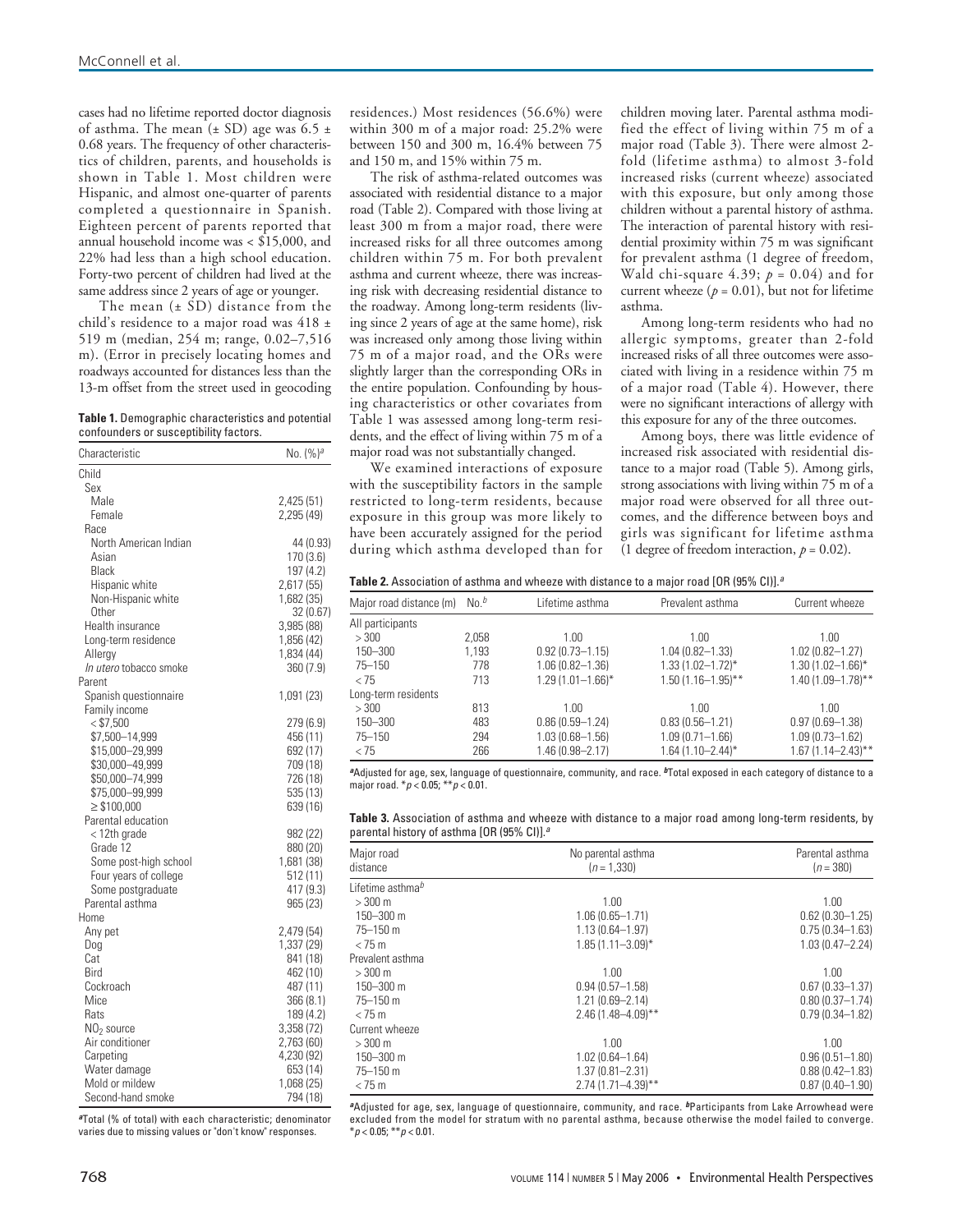Among children with no family history of asthma, we examined further the relationship of asthma and distance to a major road within 500 m of the home, using smoothed models. Among long-term residents, an increasing rate of prevalent asthma was observed with residential proximity to the nearest major road, and the risk decreased to background levels at 150–200 m (Figure 2). This trend was observed only among children living at the same address since 2 years of age. Children moving to the current residence after 2 years of age showed no effect of proximity to a major road. A similar pattern of effects was observed for lifetime asthma and wheeze (data not shown).

The effects of pollutants in fresh traffic exhaust modeled from traffic volume, distance, and meteorology were generally consistent with those observed for proximity to a major road (see online supplemental material). There were significant associations of nonfreeway (but not of freeway or total) traffic-modeled exposure with prevalent asthma and current wheeze, and these effects were stronger in long-term residents (Table S-2 in the online supplemental material). The stratum-specific pattern of traffic-modeled effects was also stronger in those with no parental history and with no allergic symptoms and among girls (Table S-3 in the online supplemental material).

## **Discussion**

Asthma and wheeze were strongly associated with residential proximity to a major road. These associations were strongest among children with no parental history of asthma who had lived at the same address since early in life. In this group, the highest risk occurred adjacent to the major road, and risk decreased to background rates at 150–200 m from the road. Larger risks of asthma associated with longterm residence within 75 m of a major road were observed among girls than among boys.

If traffic-related pollutants were responsible for the observed associations with asthma, the increased risk among the longer-term residents might be expected because they had a larger cumulative exposure to the pollutant indicators used in this analysis. However, the absence of any effect of a major road among children moving to their residence after 2 years of age (Figure 2) may indicate vulnerability during the prenatal period or infancy. Although the study design did not allow us to distinguish between these two possibilities, there is evidence that other earlylife exposures may increase the risk of asthma (Martinez 1999). Recent case–control and cohort studies have found an increased risk of asthma with early-life exposure to local residential traffic-related pollutants (Brauer et al. 2002; Zmirou et al. 2004). In addition,

several recent studies suggest that early-life (especially *in utero*) exposure to tobacco smoke, which like fresh vehicular exhaust is a complex mixture of air pollutants, is more strongly associated with increased risk of subsequent asthma than is exposure later in childhood (Gilliland et al. 2001, 2002). The larger effect of proximity to a major roadway

among girls in our study also is consistent with previous reports (Oosterlee et al. 1996; Pershagen et al. 1995; Shima et al. 2003; van Vliet et al. 1997; Venn et al. 2001).

We previously found that children with an increased risk of incident asthma associated with exercise in high-ozone environments were less likely to have a parental history of

**Table 4.** Association of asthma and wheeze with distance to a major road among long term residents, by child's history of allergy  $[OR (95\% CI)]^{a}$ 

| Major road<br>distance (m)   | No allergic<br>symptoms $(n = 942)$ | Allergic symptoms<br>$(n = 723)$ |  |  |
|------------------------------|-------------------------------------|----------------------------------|--|--|
| Lifetime asthma <sup>b</sup> |                                     |                                  |  |  |
| > 300                        | 1.00                                | 1.00.                            |  |  |
| 150-300                      | $0.92(0.43 - 1.97)$                 | $0.87(0.53 - 1.41)$              |  |  |
| $75 - 150$                   | $1.04(0.41 - 2.62)$                 | $0.96(0.57 - 1.61)$              |  |  |
| < 75                         | $2.27(1.04 - 4.94)^*$               | $1.31(0.76 - 2.25)$              |  |  |
| Prevalent asthma             |                                     |                                  |  |  |
| >300                         | 1.00                                | 1.00                             |  |  |
| 150-300                      | $0.98(0.42 - 2.26)$                 | $0.77(0.46 - 1.27)$              |  |  |
| $75 - 150$                   | $0.81(0.25 - 2.55)$                 | $1.01(0.60 - 1.69)$              |  |  |
| < 75                         | $2.52(1.07 - 5.93)^*$               | $1.29(0.76 - 2.21)$              |  |  |
| Current wheeze               |                                     |                                  |  |  |
| >300                         | 1.00                                | 1.00                             |  |  |
| 150-300                      | $1.50(0.72 - 3.12)$                 | $0.80(0.50 - 1.28)$              |  |  |
| $75 - 150$                   | $0.72(0.23 - 2.25)$                 | $1.03(0.63 - 1.68)$              |  |  |
| < 75                         | $2.58(1.14 - 5.86)^*$               | $1.25(0.75 - 2.07)$              |  |  |

**<sup>a</sup>**Adjusted for age, sex, language of questionnaire, community, and race. **<sup>b</sup>**Participants from Lake Arrowhead were excluded from models for stratum without allergy for prevalent and lifetime asthma, because otherwise the models failed to converge.  $*_p$  < 0.05.

| <b>Table 5.</b> Association of asthma and wheeze with distance to a major road among long term residents, by |  |  |  |  |  |  |  |
|--------------------------------------------------------------------------------------------------------------|--|--|--|--|--|--|--|
| child's sex [OR (95% CI)]. $^a$                                                                              |  |  |  |  |  |  |  |

| Major road distance (m) | Boys ( $n = 945$ )  | Girls ( $n = 901$ )     |
|-------------------------|---------------------|-------------------------|
| Lifetime asthma $b$     |                     |                         |
| > 300                   | 1.00                | 1.00                    |
| $150 - 300$             | $0.87(0.54 - 1.40)$ | $0.88(0.48 - 1.61)$     |
| $75 - 150$              | $1.15(0.69 - 1.92)$ | $0.68(0.31 - 1.48)$     |
| < 75                    | $0.94(0.54 - 1.64)$ | 2.51 (1.39-4.54)**      |
| Prevalent asthma        |                     |                         |
| >300                    | 1.00                | 1.00                    |
| 150-300                 | $0.77(0.46 - 1.30)$ | $0.90(0.50 - 1.61)$     |
| $75 - 150$              | $1.37(0.82 - 2.31)$ | $0.53(0.23 - 1.24)$     |
| < 75                    | $1.31(0.75 - 2.29)$ | $2.13(1.18 - 3.85)^*$   |
| Current wheeze          |                     |                         |
| > 300                   | 1.00                | 1.00                    |
| $150 - 300$             | $0.96(0.60 - 1.53)$ | $0.99(0.58 - 1.69)$     |
| $75 - 150$              | $1.27(0.77 - 2.10)$ | $0.72(0.35 - 1.46)$     |
| < 75                    | $1.41(0.84 - 2.37)$ | $1.95(1.11 - 3.41)^{*}$ |

**<sup>a</sup>**Adjusted for age, language of questionnaire, community, and race. **<sup>b</sup>**Participants from Lake Arrowhead were excluded from model for stratum with girls for lifetime asthma, because otherwise the model failed to converge.  $*p < 0.05$ ;  $**p < 0.01$ .



**Figure 2.** Prevalence of asthma by distance of residence to a major road within 500 m, among long-term (A) and short-term (B) residents with no family history of asthma. Dotted lines indicate 95% confidence interval.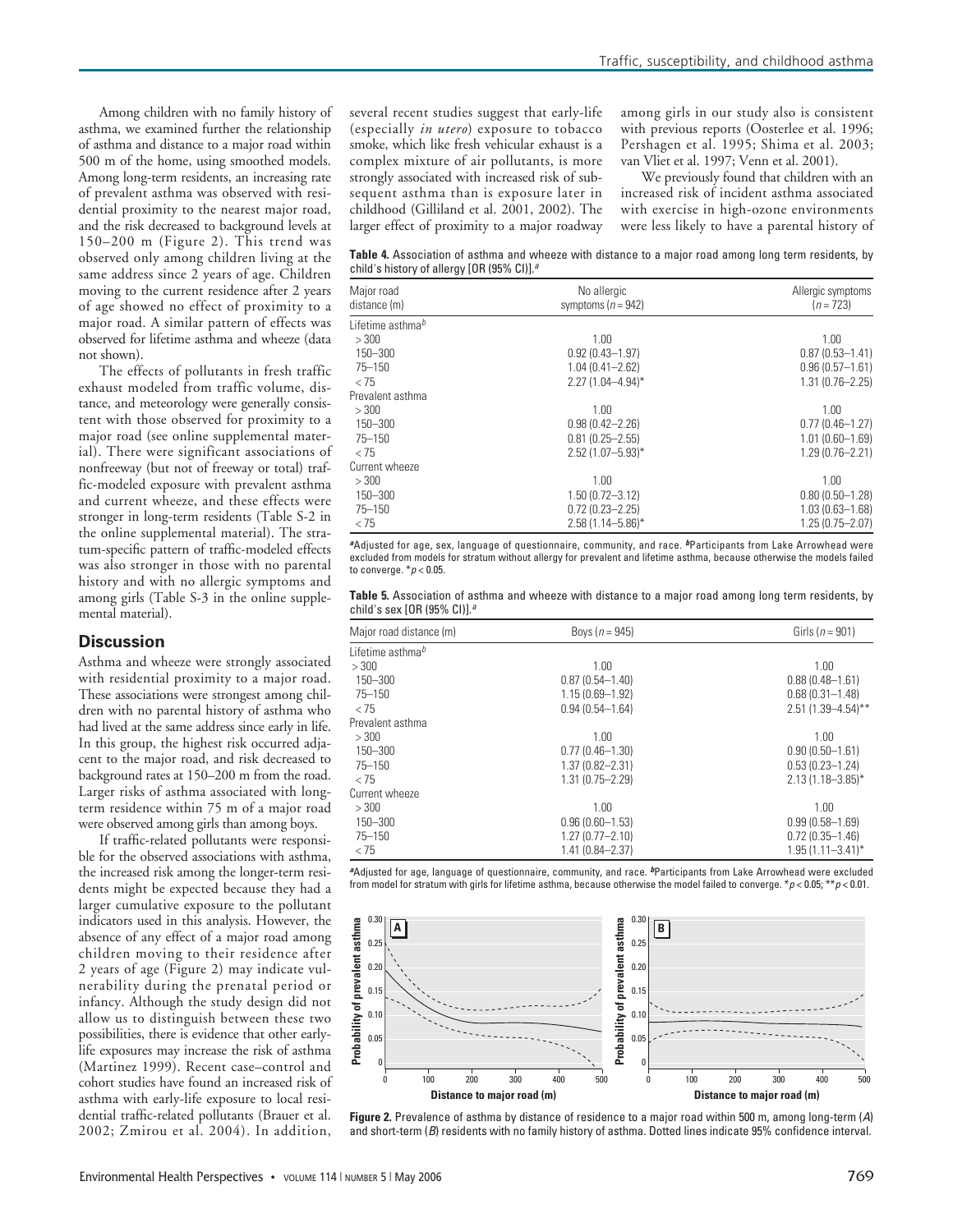asthma (McConnell et al. 2002), and another recent study found that the risk of traffic-associated prevalent asthma was larger in children without parental history (Gordian et al. 2005). However, both family history of asthma and child allergy are strong risk factors for asthma independent of exposure to air pollution (London et al. 2001; Peden 2000). In our study, among long-term residents living > 300 m from a major road, parental history was associated with a 3.6-fold increased risk of prevalent asthma [95% confidence interval (CI), 2.3–5.8] and child symptoms of allergy with a 6.4-fold increased risk (95% CI, 4.5–9.1). Therefore, one possible explanation for the larger effects of traffic exposure in children without these strong risk factors is that other risks, for example, dietary factors, indoor allergens, or other environmental exposures, produced asthma in the high-risk group, regardless of traffic-related exposures. It is possible that, among those with parental asthma or allergic symptoms, there was no additional risk of childhood asthma associated with traffic or that any small additional effect of traffic was undetectable in the high background rate of asthma in these children.

Parental history of asthma is an indication of genetic susceptibility, so the absence of risk among those with parental history may also indicate that asthma caused by pollutants in fresh traffic exhaust is less likely to be inherited, or at least is not mediated through the same genetic pathways that account for asthma in the parents of these children. Nonallergic asthma is one possible alternative pathway, which may be consistent with the stronger observed effect of traffic among children without hay fever or other allergic symptoms. Like parental history of asthma, allergic symptoms are associated with atopic asthma (Peden 2000). Atopy is characterized by a positive skin test or immunoglobulin E–specific response to environmental allergens. Recent studies indicate that nonallergic asthma (without airway eosinophilia or atopy) may account for as much as half of all asthma (Beasley et al. 2001; Douwes et al. 2002; Pearce et al. 1999), and it has been suggested that risk factors for this asthma phenotype, including particulate air pollution, may differ from those for allergic asthma (Douwes et al. 2002). Some studies of the risk of asthma and wheeze due to second-hand smoke, another mix of oxidant pollutants, have shown stronger effects among children without atopy or atopic symptoms (Kershaw 1987; Palmieri et al. 1990; Strachan and Cook 1998; Strachan et al. 1996a, 1996b). In addition, drug-induced and occupational asthma commonly occur in the absence of atopy, and many of the exposures responsible for "irritant-induced asthma" in the workplace are also present in the general population

(Gautrin et al. 2003; Kitani et al. 1993). However, in other studies, stronger associations of asthma and wheeze with trafficrelated pollutants were found among atopic children (Janssen et al. 2003; Zmirou et al. 2004) and with second-hand tobacco smoke exposure among children with an atopic parent (Jaakkola et al. 2001). In addition, laboratory evidence suggests that exposure to oxidant air pollution promotes the effect of allergens on asthma severity and on the pathogenesis of asthma (Jenkins et al. 1999; Kehrl et al. 1999; Li et al. 2003; Schelegle et al. 2003). Based on these studies, an effect of traffic-related pollutants might have been expected to be stronger among children with allergy. Further investigation is warranted to identify the reason for the apparent susceptibility of children without allergy and parental history of asthma in our study. Better phenotypic characterization of atopy both in the study children and in their parents and of allergen exposure in children would be useful to interpret the relationship of these characteristics to traffic and asthma.

In a previous cohort in the Children's Health Study, we observed strong associations of lifetime asthma with residential ambient NO2, an indicator of variability within communities of traffic-related pollutants, which was measured at a sample of homes (Gauderman et al. 2005). Measured  $NO<sub>2</sub>$  was moderately correlated with total traffic-modeled pollution ( $R = 0.59$ ). Strong associations also were observed with residential distance to a freeway and with traffic-modeled exposure from freeways (but not from non-freeway traffic–modeled pollution). We have now extended these observations to a larger population and to residential distance to other major roadways. The association of asthma in our new cohort with non-freeway traffic– modeled exposure, but not with freewaymodeled exposure, may reflect differences in the distribution of freeways and major roads around homes in the different cohorts. The association of asthma with non-freeway traffic–modeled exposure is consistent with the observed association with distance to a major road, because there were few children within 75 m of a freeway in our study. Residential distance to a major roadway also is computationally easier to estimate from data that are more readily available than the meteorologic and traffic volume data required to model exposure. An increased risk associated with proximity to a major roadway also is more easily explained to policy makers and to the general public than is the risk associated with traffic-modeled exposure.

Our results are also consistent with several European studies that found increased risks of childhood asthma with increased traffic counts in close proximity to the home (Morris et al.

2000; Nicolai et al. 2003; van Vliet et al. 1997; Venn et al. 2001; Zmirou et al. 2004). One large British study that focused on traffic within 150 m of children's homes found a gradient in risk that increased markedly with decreasing residential distance to a main road (Venn et al. 2001). There have been few other studies of traffic and childhood asthma in the United States. A recent study in northern California found an association between measured traffic-related pollutants at schools and childhood asthma (Kim et al. 2004). However, another large study in southern California based on records of children covered by Medicaid (public insurance for low-income persons) found no association between asthma prevalence and traffic counts within 168 m of the home, although an association with asthma medication was observed (English et al. 1999). Some of the inconsistencies in the literature could perhaps be explained by the failure of many studies to account for the pattern of effect modification by parental history of asthma and by age and duration of residential exposure to traffic-related pollutants that vary markedly at different locations. The larger effects of traffic in girls has been observed in previous studies of traffic and asthma and related symptoms, but the reason for the apparent susceptibility of girls is not known (Oosterlee et al. 1996; Pershagen et al. 1995; Shima et al. 2003; van Vliet et al. 1997; Venn et al. 2001).

A causal relationship between asthma and traffic-related exposures is biologically plausible, because ambient particulate matter and other oxidant pollutants have been shown to elicit responses relevant to the pathogenesis of asthma (Li et al. 2003). In addition, studies in southern California and elsewhere have shown that the largest gradients in trafficrelated pollutants occur within the 150–200 m from roadways over which we saw decreasing risk of asthma (Gilbert et al. 2003; Zhu et al. 2002). In studies in which  $NO<sub>2</sub>$  and other markers of traffic-related exposure have been measured in close proximity to major roadways, variability has usually been best explained by traffic volume within 300 m (Briggs et al. 2000; Gilbert et al. 2003; Ross et al. 2005), although weaker correlations have also been observed over longer distances from the highest volume traffic corridors (Gauderman et al. 2005; Gilbert et al. 2003, 2005; Ross et al. 2005).

We considered bias as an explanation for our results. Parents with asthma who were susceptible to environmental triggers might have selected homes away from major roads, perhaps even before the children were born. If the children of these parents had high rates of asthma, this might have explained the observed lack of effect of a major road in families with parental asthma. There is some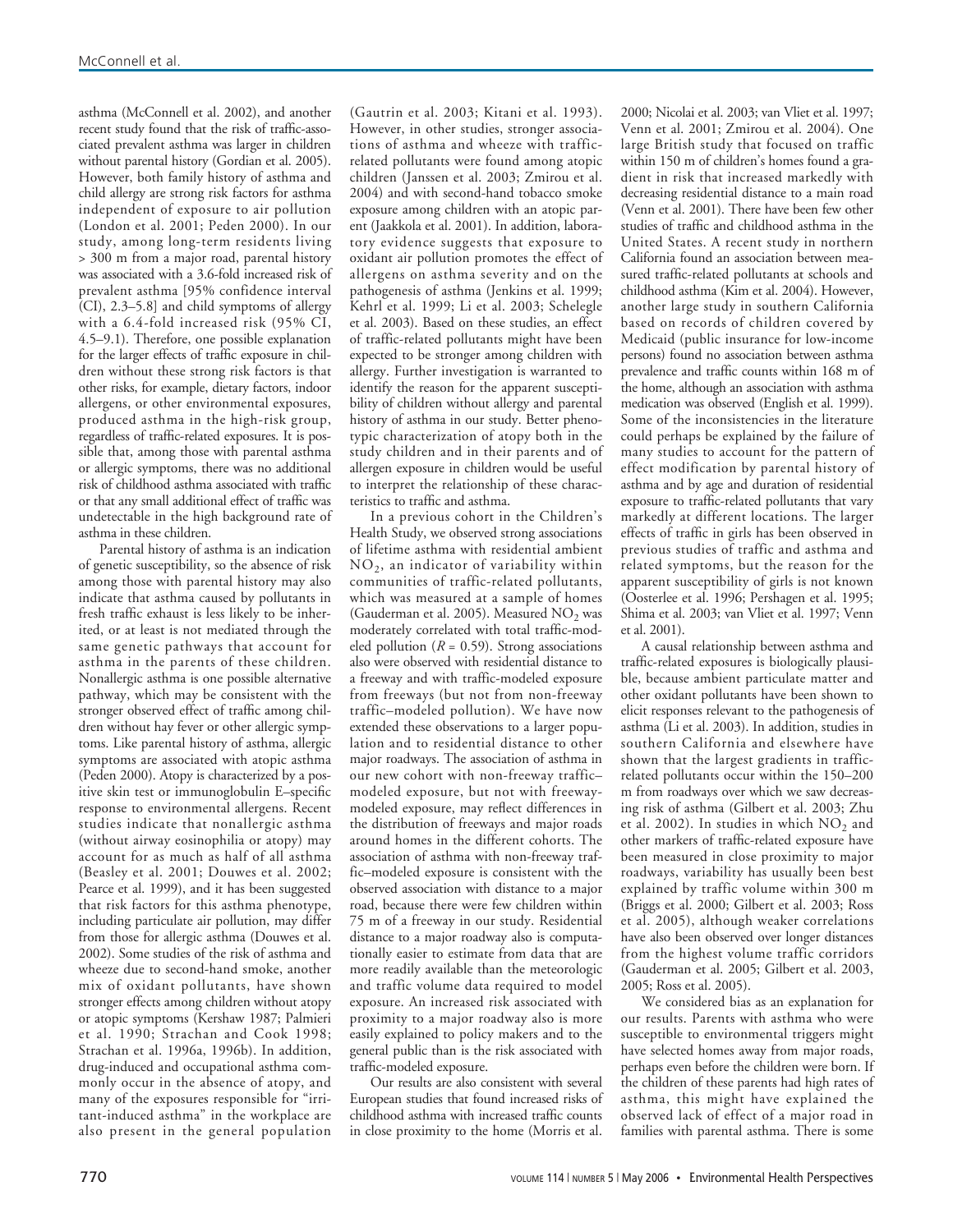evidence that parents may intervene to reduce household exposure to indoor allergens, another perceived risk for asthma and asthma severity (Almqvist et al. 2003; van Strien et al. 2002). However, this bias is unlikely to explain our results, because we examined and found no significant differences in rates of parental history of asthma by exposure to a major road (data not shown). Selection bias related to factors influencing participation could not be evaluated, because characteristics of nonparticipants are not known. However, there were some modest differences between participants whose addresses could be geocoded, who were of higher socioeconomic status than were participants whose addresses could not be geocoded. For example, of those with family income < \$7,500, 85% could be geocoded, compared with 93% of those with  $\geq$  \$100,000. Of those without insurance, 85% could be geocoded, compared with 90% of those with insurance. The differences between those whose homes could and could not be geocoded were heavily influenced by 299 subjects (of 579 total that could not be geocoded) who completed a questionnaire but did not provide an address. However, none of the three asthma outcomes was associated with absence of a home geocode, and the associations of asthma with traffic were robust to our adjustment for socioeconomic status. It has also been suggested that trafficrelated noise might cause asthma through a pathway mediated by stress (Ising and Ising 2002). However, to date there is little evidence to support this hypothesis. Other potential confounders, including sociodemographic factors, second-hand or *in utero* tobacco smoke exposure, or housing characteristics that are commonly associated with asthma also did not explain our results. A final possible limitation to the interpretation of these results is the assessment of asthma by questionnaire. However, self-report of physician-diagnosed asthma has been reported to accurately reflect what physicians have told the patient, at least in adults, and validity of questionnaires as reported by repeatability of response is good (Ehrlich et al. 1995). For these reasons, selfreport of physician-diagnosed asthma has been widely used in epidemiologic studies and has been recommended as the preferred outcome assessment for use in large population-based studies, because a more precise diagnosis is not available (Burr 1992). In addition, the consistency of associations with lifetime asthma, prevalent asthma based on a combination of symptoms reporting and doctor diagnosis, and recent wheezing suggests that diagnostic bias is unlikely to have explained the observed results.

We conclude that living in a residence with more nearby traffic increases the risk of childhood asthma. Children with no parental

history of asthma who had long-term residential exposure (or early-life exposure) constituted a susceptible population, and the risk was larger for girls than for boys. Because a substantial number of southern California children live near a major road, this exposure is potentially an important public health problem that could be remediable by transportation and residential development policy and by more effective control of vehicular emissions. Among those long-term residents with no parental history of asthma who lived within 75 m of a major road, 59% of asthma was attributable to residential proximity to the road. Further investigation is warranted to understand why the absence of parental asthma history increased susceptibility to trafficrelated exposure.

#### **REFERENCES**

- Almqvist C, Egmar AC, van Hage-Hamsten M, Berglind N, Pershagen G, Nordvall SL, et al. 2003. Heredity, pet ownership, and confounding control in a population-based birth cohort. J Allergy Clin Immunol 111(4):800–806.
- Beasley R, Pekkanen J, Pearce N. 2001. Has the role of atopy in the development of asthma been over-emphasized? Pediatr Pulmonol 23(suppl):149–150.
- Brauer M, Hoek G, Van Vliet P, Meliefste K, Fischer PH, Wijga A, et al. 2002. Air pollution from traffic and the development of respiratory infections and asthmatic and allergic symptoms in children. Am J Respir Crit Care Med 166(8):1092–1098.
- Briggs DJ, de Hoogh C, Gulliver J, Wills J, Elliott P, Kingham S, et al. 2000. A regression-based method for mapping traffic-related air pollution: application and testing in four contrasting urban environments. Sci Total Environ 253(1–3):151–167.
- Burr ML. 1992. Diagnosing asthma by questionnaire in epidemiological surveys [editorial]. Clin Exp Allergy 22(5):509–510.
- Douwes J, Gibson P, Pekkanen J, Pearce N. 2002. Noneosinophilic asthma: importance and possible mechanisms. Thorax 57(7):643–648.
- Ehrlich RI, Du Toit D, Jordaan E, Volmink JA, Weinberg EG, Zwarenstein M. 1995. Prevalence and reliability of asthma symptoms in primary school children in Cape Town. Int J Epidemiol 24(6):1138–1145.
- English P, Neutra R, Scalf R, Sullivan M, Waller L, Zhu L. 1999. Examining associations between childhood asthma and traffic flow using a geographic information system. Environ Health Perspect 107:761–767.
- Gauderman WJ, Avol E, Lurmann F, Kuenzli N, Gilliland F, Peters J, et al. 2005. Childhood asthma and exposure to traffic and nitrogen dioxide. Epidemiology 16(6):737–743.
- Gautrin D, Newman-Taylor AJ, Nordman H, Malo JL. 2003. Controversies in epidemiology of occupational asthma. Eur Respir J 22(3):551–559.
- Gilbert NL, Goldberg MS, Beckerman B, Brook JR, Jerrett M. 2005. Assessing spatial variability of ambient nitrogen dioxide in Montreal, Canada, with a land-use regression model. J Air Waste Manag Assoc 55(8):1059–1063.
- Gilbert NL, Woodhouse S, Stieb DM, Brook JR. 2003. Ambient nitrogen dioxide and distance from a major highway. Sci Total Environ 312(1–3):43–46.
- Gilliland FD, Li YF, Dubeau L, Berhane K, Avol E, McConnell R, et al. 2002. Effects of glutathione S-transferase M1, maternal smoking during pregnancy, and environmental tobacco smoke on asthma and wheezing in children. Am J Respir Crit Care Med 166(4):457–463.
- Gilliland FD, Li YF, Peters JM. 2001. Effects of maternal smoking during pregnancy and environmental tobacco smoke on asthma and wheezing in children. Am J Respir Crit Care Med 163(2):429–436.
- Gordian ME, Haneuse S, Wakefield J. 2005. An investigation of the association between traffic exposure and the diagnosis of asthma in children. J Expo Anal Environ Epidemiol doi:10.1038/sj.jea.7500436 [Online 29 June 2005].
- Hastie TJ, Tibshirani RJ. 1990. Generalized Additive Models. London:Chapman & Hall.
- ISAAC Steering Committee. 1998. International Study of Asthma and Allergies in Children: Phase II Modules. Muenster, Germany:Institute of Epidemiology and Social Medicine, University of Muenster.
- Ising H, Ising M. 2002. Chronic cortisol increases in the first half of the night caused by road traffic noise. Noise Health 4(16):13–21.
- Jaakkola JJ, Nafstad P, Magnus P. 2001. Environmental tobacco smoke, parental atopy, and childhood asthma. Environ Health Perspect 109:579–582.
- Janssen NA, Brunekreef B, van Vliet P, Aarts F, Meliefste K, Harssema H, et al. 2003. The relationship between air pollution from heavy traffic and allergic sensitization, bronchial hyperresponsiveness, and respiratory symptoms in Dutch schoolchildren. Environ Health Perspect 111:1512–1518.
- Jenkins HS, Devalia JL, Mister RL, Bevan AM, Rusznak C, Davies RJ. 1999. The effect of exposure to ozone and nitrogen dioxide on the airway response of atopic asthmatics to inhaled allergen: dose- and time-dependent effects. Am J Respir Crit Care Med 160(1):33–39.
- Kehrl HR, Peden DB, Ball B, Folinsbee LJ, Horstman D. 1999. Increased specific airway reactivity of persons with mild allergic asthma after 7.6 hours of exposure to 0.16 ppm ozone. J Allergy Clin Immunol 104(6):1198–1204.
- Kershaw CR. 1987. Passive smoking, potential atopy and asthma in the first five years. J R Soc Med 80(11):683–688.
- Kim JJ, Smorodinsky S, Lipsett M, Singer BC, Hodgson AT, Ostro B. 2004. Traffic-related air pollution near busy roads: the East Bay Children's Respiratory Health Study. Am J Respir Crit Care Med 170(5):520–526.
- Kitani H, Kajimoto K, Sugimoto K, Mifune T, Mitsunobu F, Yokota S, et al. 1993. IgE-mediated allergic reaction in drug-induced asthma. Acta Med Okayama 47(5):317–321.
- Künzli N, McConnell R, Bates D, Bastain T, Hricko A, Lurmann F, et al. 2003. Breathless in Los Angeles: the exhausting search for clean air. Am J Public Health 93(9):1494–1499.
- Li N, Hao M, Phalen RF, Hinds WC, Nel AE. 2003. Particulate air pollutants and asthma. A paradigm for the role of oxidative stress in PM-induced adverse health effects. Clin Immunol 109(3):250–265.
- London SJ, Gauderman WJ, Avol E, Rappaport EB, Peters JM. 2001. Family history and the risk of early-onset persistent, early-onset transient, and late-onset asthma. Epidemiology 12(5):577–583.
- Martinez FD. 1999. Maturation of immune responses at the beginning of asthma. J Allergy Clin Immunol 103(3 pt 1):355–361.
- McConnell R, Berhane K, Gilliland F, London SJ, Islam T, Gauderman WJ, et al. 2002. Asthma in exercising children exposed to ozone: a cohort study. Lancet 359(9304): 386–391.
- Morris SE, Sale RC, Wakefield JC, Falconer S, Elliott P, Boucher BJ. 2000. Hospital admissions for asthma and chronic obstructive airways disease in east London hospitals and proximity of residence to main roads. J Epidemiol Community Health 54(1):75–76.
- Nicolai T, Carr D, Weiland SK, Duhme H, von Ehrenstein O, Wagner C, et al. 2003. Urban traffic and pollutant exposure related to respiratory outcomes and atopy in a large sample of children. Eur Respir J 21(6):956–963.
- Oosterlee A, Drijver M, Lebret E, Brunekreef B. 1996. Chronic respiratory symptoms in children and adults living along streets with high traffic density. Occup Environ Med 53(4):241–247.
- Palmieri M, Longobardi G, Napolitano G, Simonetti DM. 1990. Parental smoking and asthma in childhood. Eur J Pediatr 149(10):738–740.
- Pearce N, Pekkanen J, Beasley R. 1999. How much asthma is really attributable to atopy? Thorax 54(3):268–272.
- Peden DB. 2000. Development of atopy and asthma: candidate environmental influences and important periods of exposure. Environ Health Perspect 108(suppl 3):475–482.
- Pershagen G, Rylander E, Norberg S, Eriksson M, Nordvall SL. 1995. Air pollution involving nitrogen dioxide exposure and wheezing bronchitis in children. Int J Epidemiol 24(6):1147–1153.
- Ross Z, English PB, Scalf R, Gunier R, Smorodinsky S, Wall S, et al. 2006. Nitrogen dioxide prediction in southern California using land use regression modeling: potential for environmental health analyses. J Expo Sci Environ Epidemiol 16(2):106–114.